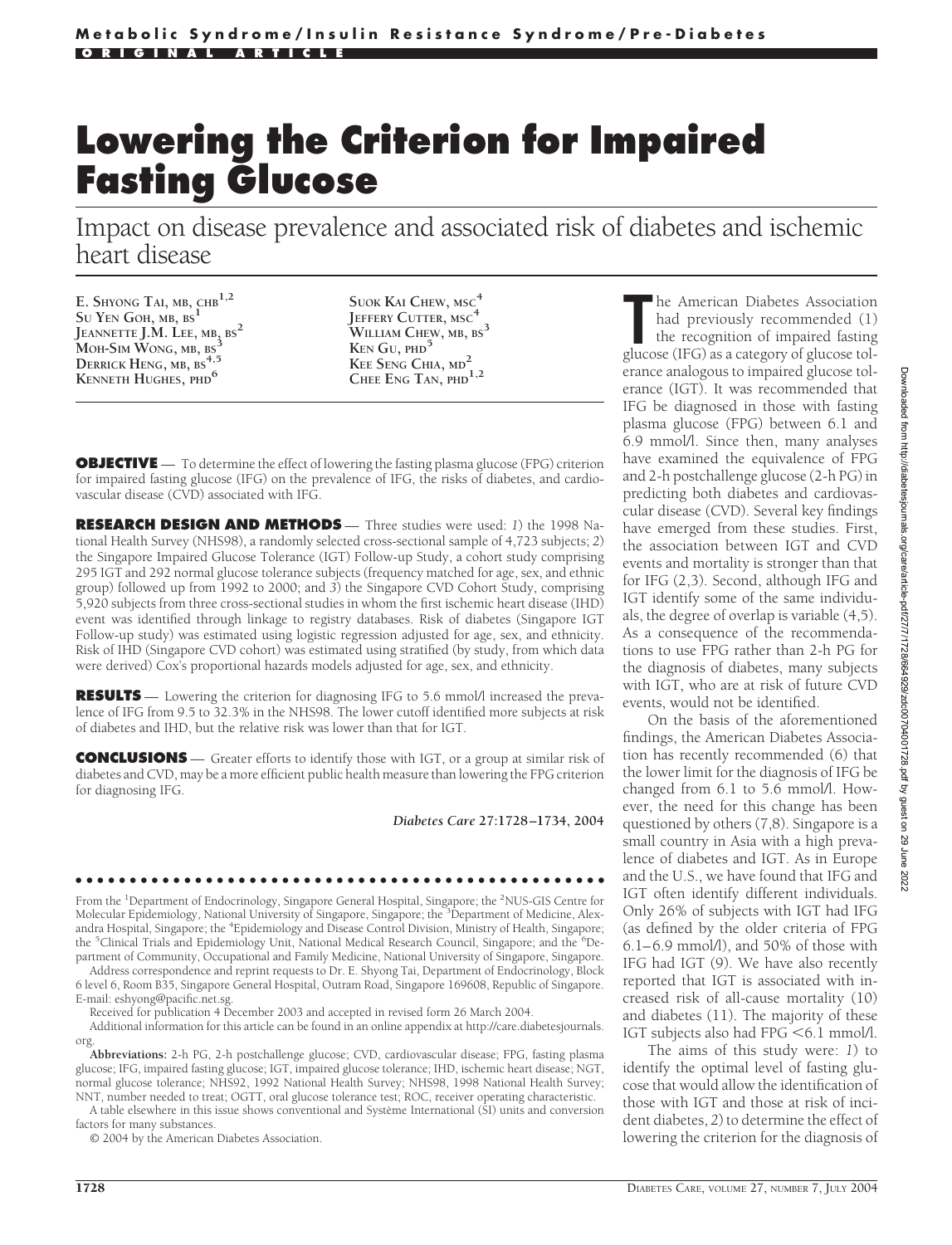IFG on disease prevalence, and *3*) to determine the risk of future diabetes and CVD associated with the different levels of FPG and compare them against those associated with IGT.

### **RESEARCH DESIGN AND**

**METHODS** — To conduct this study, we utilized data from three large studies conducted in Singapore: the 1998 National Health Survey (NHS98), the Singapore IGT Follow-up Study, and the Singapore CVD Cohort Study.

The NHS98 was a study conducted to determine the prevalence of risk factors for the major noncommunicable diseases in Singapore, including diabetes, CVD, stroke, and hypertension (12). The two minority ethnic groups, Malays and Asian Indians, were oversampled to give an ethnic distribution of 64% Chinese, 21% Malay, and 15% Asian Indian to ensure sufficient numbers for statistical analysis. A total of 4,723 subjects were studied. FPG was determined in all subjects in the morning following a 10-h fast. Those who were not on oral hypoglycemic agents or insulin underwent a 75-g oral glucose tolerance test (OGTT). Only one measure of glucose tolerance was performed.

In 1992, another cross-sectional sample comprising 3,568 subjects was selected and examined using identical methodology (13). This was the 1992 National Health Survey (NHS92). As in the NHS98, all subjects who were not on oral hypoglycemic agents or insulin underwent a 75-g OGTT in the morning, on a single occasion, following a 10-h fast. A total of 469 subjects with IGT were identified in the NHS92. In the year 2000, all subjects with IGT were frequency matched by strata of age, sex, and ethnic group with 468 subjects with normal glucose tolerance (NGT). The discrepancy of one subject arose due to the unavailability of sufficient Chinese women in the age range of 65–69 years with NGT. Among the 937 NGT and IGT subjects selected, 1 died, 1 was mentally ill, and 20 could not be traced. Of the remaining 915 subjects, 595 of them attended a follow-up examination, giving a response rate of 65.0%. In a manner identical to the baseline examination, all subjects who were not on insulin or oral hypoglycemic agents underwent a 75-g OGTT following a 10-h fast on a single occasion. These formed the study population for the Singapore IGT Follow-up Study (11).

**Table 1—***Cross-tabulation of subjects from the NHS98 by categories according to fasting or 2-h PG*

| Glucose tolerance                                                |                                        | Glucose tolerance according to<br>$2-h$ $PG$ |                                     |                                        |  |
|------------------------------------------------------------------|----------------------------------------|----------------------------------------------|-------------------------------------|----------------------------------------|--|
| according to FPG                                                 | NGT                                    |                                              | IGT                                 | Total                                  |  |
| $FPG < 5.6$ mmol/l<br>FPG 5.6–6.0 mmol/l<br>FPG $6.1-6.9$ mmol/l | 2,456(91.6)<br>879 (80.0)<br>283(61.1) |                                              | 225(8.4)<br>220(20.0)<br>180 (38.9) | 2,681(100)<br>1,099 (100)<br>646 (100) |  |
|                                                                  |                                        | Glucose tolerance according to FPG           |                                     |                                        |  |
| Glucose tolerance<br>according to 2-h PG                         | 5.6<br>mmol/l                          | $5.6 - 6.0$<br>mmol/l                        | $6.1 - 6.9$<br>mmol/l               | Total                                  |  |
| <b>NGT</b>                                                       | 2,456(67.9)                            | 879 (24.3)                                   | 283(7.8)                            | 3.618(100)                             |  |

IGT 225 (36.0) 220 (35.2) 180 (28.8) 625 (100) Data are *n* (%). Percentages in parentheses represent the percentage of subjects in each row who fall into the category of glucose tolerance defined by the column. Results are weighted to take into account the oversampling of minority ethnic groups.

The Singapore CVD Cohort Study (14,15) was composed of participants from three previous cross-sectional surveys: the Thyroid and Heart Study 1982– 1984 (16), the NHS92 (described in the preceding paragraph), and the National University of Singapore Heart Study 1993–1995 (17). A total of 5,920 individuals comprised the cohort. The demographic characteristics of the participants of the three studies are presented in the supplemental Table 1 (online appendix [http://care.diabetesjournals.org]). The study populations of the Thyroid and Heart Study and the NHS92 were similar in terms of age and the distribution of sex and ethnic groups. However, the National University of Singapore Heart Study population was older and had a greater proportion of Malays and Asian Indians. Outcomes were obtained by linking individual records (using unique national registry identity card numbers) to three national registries. These were: *1*) the Registry of Births and Deaths; *2*) the Central Claims Processing System and its predecessor, the Hospital Inpatient Discharge System (these databases capture inpatient discharge information from all hospitals in Singapore, both public and private); and *3*) the Singapore Myocardial Infarct Registry, a population-based registry with comprehensive coverage of acute myocardial infarction occurring in Singapore. All obtained outcome measures were in coded form using the 9th revision of the *International Classification of Diseases* (ICD-9). An ischemic heart

disease (IHD) event was defined as the occurrence of acute myocardial infarction or IHD (ICD-9 410-414) recorded in the aforementioned registries. The first IHD event was used for analysis. Subjects were censored as of 1 March 1999 or their date of event occurrence or death, whichever occurred first. This analysis excluded those with diabetes and preexisting IHD at baseline.

The assessment of glucose tolerance for the Thyroid Heart Study and the National University of Singapore Heart Study differed somewhat from that for the NHS92 and NHS98. In both of the former studies, FPG was determined in all subjects after a 10-h overnight fast. However, in the Thyroid Heart Study, an OGTT was only performed in those with fasting glu- $\cos \epsilon \geq 6.0$  mmol/l. In the National University of Singapore Heart Study, an OGTT was performed in those with FPG  $\geq$ 5.5 mmol/l. These methods, although reasonably effective for the identification of those with diabetes, resulted in significant misclassification of those with IGT. Therefore, we utilized data from the entire cohort in the assessment of CVD risk associated with varying levels of FPG only. We felt that these data were relevant because it reflects the clinical scenario, in which the recommended test is the FPG evaluation and not an OGTT. However, we felt that it was also important to compare the predictive value of the FPG and 2-h PG tests, and this was carried out by limiting the analysis to those subjects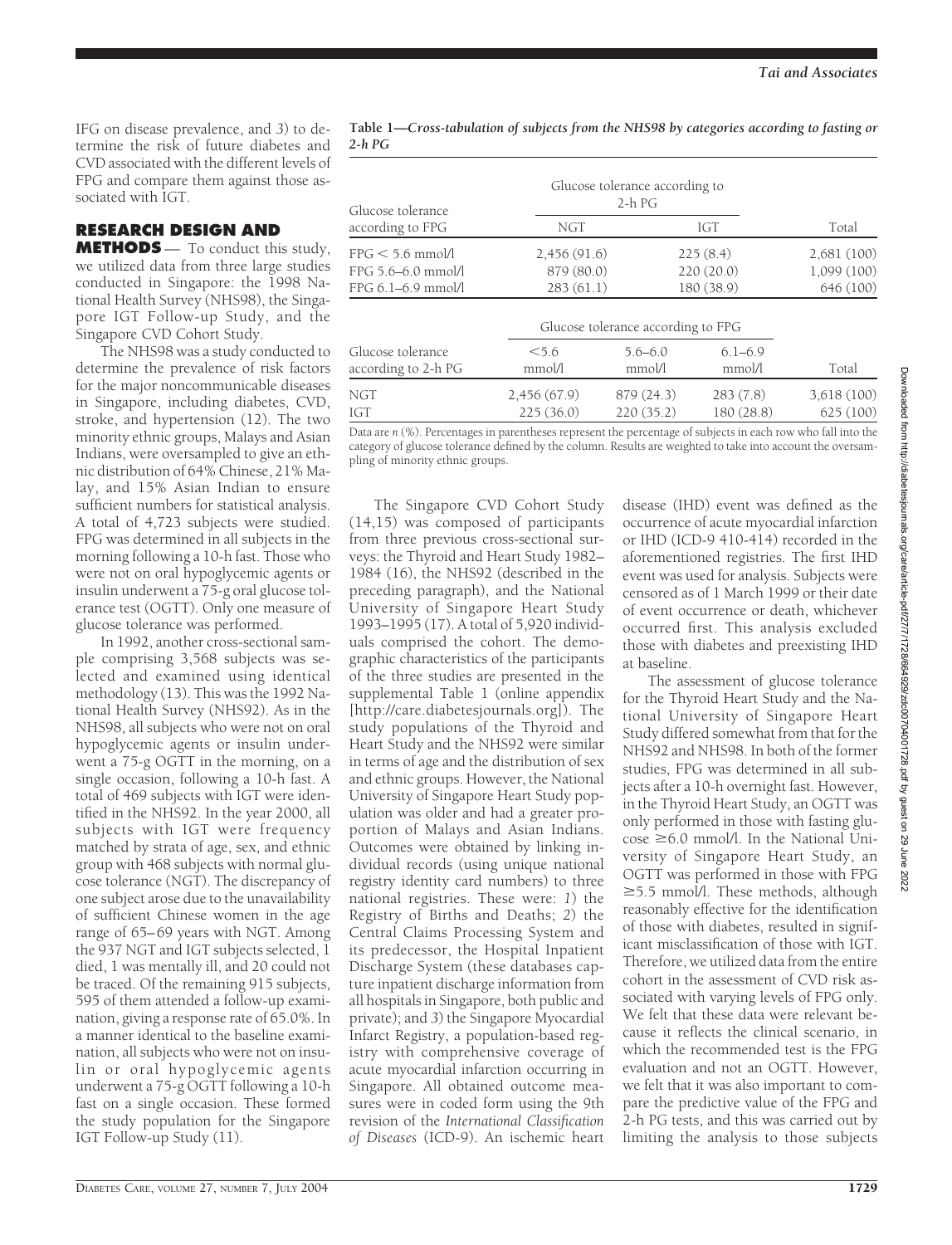from the NHS92. In this study, all subjects had an OGTT.

In accordance with the American Diabetes Association (1) and World Health Organization (18) recommendations, diabetes was diagnosed if the subject was taking medication for diabetes or if the FPG was  $\geq 7.0$  mmol/l or the 2-h PG  $\geq$ 11.1 mmol/l. IGT was diagnosed if the FPG was  $\leq 7.0$  mmol/l and 2-h PG  $\geq 7.8$ mmol $\ell$  and  $\lt 11.1$  mmol $\ell$ .

To assess the likelihood that those with FPG 5.6–6.0 mmol/l would already be steered toward lifestyle intervention for the prevention of CVD, we estimated the prevalence of other features of the metabolic syndrome among this subgroup of the population using data from the NHS98. For this purpose, we utilized the National Cholesterol Education Program Adult Treatment Panel III definition for the metabolic syndrome (19) with one variation. The waist circumference we used to identify those with central obesity was lowered from 102 cm in men and 88 cm in women to 90 cm in men and 80 cm in women. This is in line with our recent work (20) showing that these cutoffs would be more appropriate when applied to an Asian population.

Statistical analyses were performed using SPSS version 11.2 for Windows (SPSS, Chicago, IL). We performed receiver operating characteristic (ROC) analysis in two of the study populations. For NHS98, which was a cross-sectional survey of the Singapore population, we determined the level of fasting glucose closest to the ideal of 100% sensitivity and 100% specificity for predicting glucose intolerance. The analysis was performed with any hyperglycemia (diabetes or IGT) as the outcome and also with IGT as the outcome after excluding those with diabetes. We carried out a similar analysis using the Singapore IGT Follow-up Study. In this instance, the outcome was the presence of diabetes after 8 years of follow-up.

The impact of lowering the criterion for IFG from 6.1 to 5.6 mmol/l on the prevalence of IFG in Singapore was assessed using the NHS98 population. To ensure that the survey findings were representative of the Singapore population, all subjects were assigned a weight to correct for the different age, sex, and ethnic distribution between the survey sample and the actual Singapore population at the time of the survey. Weighted prevalences and 95% CIs, taking into account stratification and oversampling of minority ethnic groups, were calculated using the svy set of commands in Stata software (Statacorp, College Station, TX).

To determine the impact of lowering the criterion for IFG from 6.1 to 5.6 mmol/l on the risk of future diabetes, we examined data from the Singapore IGT Follow-up Study. We utilized logistic regression analysis to estimate the odds ratio of developing diabetes associated with each category of glucose tolerance. Subjects were classified according to glucose tolerance at baseline. Those with fasting glucose  $\leq 5.6$  mmol/l and 2-h PG  $\leq 7.8$ mmol/l were taken as the reference group.

To determine the impact of lowering the criterion for IFG from 6.1 to 5.6 mmol/l on the risk of IHD, we utilized data from the Singapore CVD Cohort Study. For these analyses, subjects with IHD or diabetes at baseline were excluded from the analysis. We tested for homogeneity of effect of glucose tolerance on the risk of IHD in the three study populations. This was carried out by introducing the interaction terms FPG category  $\times$ study into the model. No statistically significant interaction was noted between the FPG category, study, and risk of IHD. Therefore, the three datasets were combined. Hazard ratios for each category of glucose tolerance were calculated using stratified Cox's proportional hazards regression (stratified by the study from which the data were derived) and adjusted for age and ethnicity. This allowed the baseline hazard function to differ for subjects from each of the three studies in order to take into account any period effects on CVD incidence. A separate analysis was conducted utilizing only subjects from the NHS92, with subjects in each category of fasting glucose further subcategorized according to the presence of IGT.

**RESULTS** — The results of ROC analyses are shown in supplemental Fig. 1 (online appendix). When the presence of either IGT or diabetes was considered as the outcome, the level of fasting glucose closest to the ideal of 100% sensitivity and 100% specificity was 5.8 mmol/l. However, in terms of identifying those with IGT (those with diabetes having been excluded), it was 5.6 mmol/l. When ROC analysis was applied to the Singapore IGT Follow-up Study, the ideal level of FPG to

predict future diabetes was also 5.6 mmol/l.

Based on data from the NHS98, the lowering of the diagnostic criterion increased the prevalence of IFG from 9.5% (95% CI 8.7–10.3) to 32.3% (31.0 – 33.6). In comparison, the prevalence of IGT was 13.3% (12.3–14.2). IFG, irrespective of the definition used, did not identify the same individuals as IGT (Table 1). Only 28.8% of those with IGT had FGP 6.1–6.9 mmol/l. This was increased to 64% by lowering the criterion for IFG from 6.1 to 5.6 mmol/l. However, this new definition also included a large number of subjects with normal 2-h PG.

One hundred eighteen subjects in the Singapore IGT Follow-up Study had diabetes at the follow-up examination in 2000, 8 years after the initial examination in 1992 (Table 2). Those with FPG 5.6– 6.0 mmol/l at baseline were at increased risk of diabetes, even after adjustment for age, sex, and ethnic group. However, the risk was lower than that for those with FPG 6.1–6.9 mmol/l (odds ratio 55.1 vs. 12.4). In addition, the risk of diabetes was not homogenous within each category of FPG. Those with IGT had higher risk than those without IGT within each category of FPG. Furthermore, even among subjects with FPG  $<$  5.6 mmol/l, those with IGT were at greater risk of diabetes than those with FPG 5.6-6.0 mmol/l and without IGT.

We also estimated the risk of IHD in the Singapore CVD cohort for each category of glucose intolerance. First, we determined the risk of IHD associated with glucose tolerance as determined by FPG alone. Table 3 shows the age and the IHD risk associated with each category of FPG. Subjects with FPG 5.6–6.0 mmol/l were younger than those with FPG 6.1–6.9 mmol/l. To assess the effect of age on the risk of IHD associated with FPG, analyses were carried out before and after adjustment for age. Compared with those with FPG <5.6 mmol/l, subjects with FPG 6.1–6.9 mmol/l were at increased risk of IHD. Those with FPG 5.6–6.0 mmol/l exhibited an intermediate level of risk.

As with the risk of diabetes, significant heterogeneity was present within each category of FPG (Table 4). Based on data from the NHS92, those with IGT were at higher risk of IHD events irrespective of FPG category, even in those with  $FPG < 5.6$  mmol/l.

Finally, we found that the majority of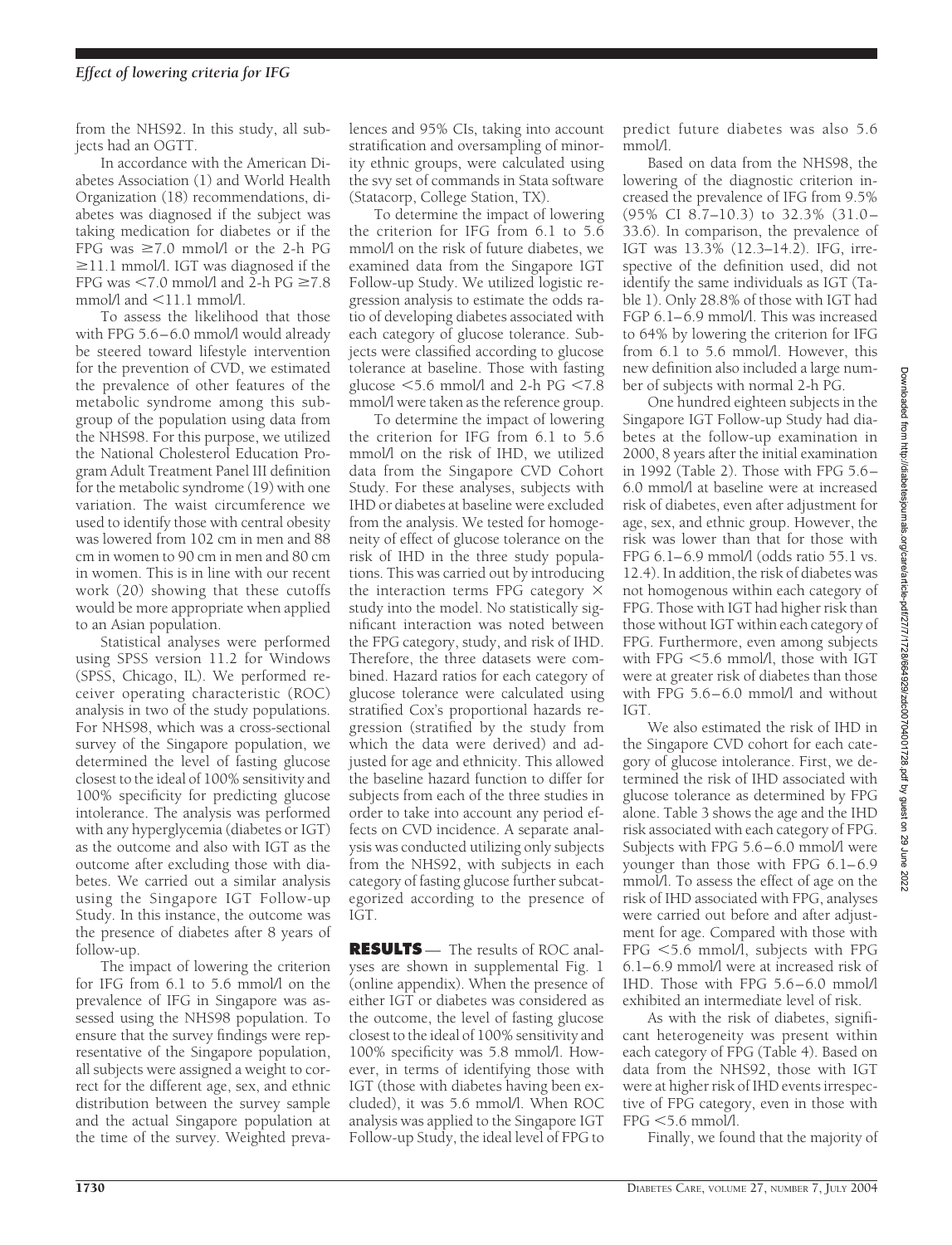## **Table 2—***Risk of development of diabetes according to FPG in the Singapore Impaired Glucose Tolerance Follow-up Study*

| Glucose tolerance based<br>on FPG criteria                                                                 | n   | Percentage<br>who developed<br>diabetes | Odds ratio<br>$(95\% \text{ CI})$ |
|------------------------------------------------------------------------------------------------------------|-----|-----------------------------------------|-----------------------------------|
| Analyses with subjects pooled within<br>categories of FPG if FPG 5.6–6.9<br>mmol/<br>$FPG \leq 5.6$ mmol/l |     |                                         |                                   |
| $NGT^*$                                                                                                    | 200 | 2.4                                     | 1                                 |
| $IGT^*$                                                                                                    | 89  | 19.1                                    | $9.7(3.5-26.3)$                   |
| FPG 5.6–6.0 mmol/l                                                                                         | 137 | 22.2                                    | $12.4(4.7-32.8)$                  |
| FPG $6.1-6.9$ mmol/l                                                                                       | 43  | 55.2                                    | 55.1 (20.4-148.7)                 |
| Analyses with study subjects stratified by<br>both FPG and 2-h PG criteria<br>$FPG < 5.6$ mmol/            |     |                                         |                                   |
| $NGT^*$                                                                                                    | 200 | 2.4                                     | 1                                 |
| $IGT^*$                                                                                                    | 89  | 19.1                                    | $9.7(3.5 - 26.8)$                 |
| FPG 5.6–6.0 mmol/l                                                                                         |     |                                         |                                   |
| $NGT^*$                                                                                                    | 66  | 9.6                                     | $4.4(1.3-14.6)$                   |
| $IGT^*$                                                                                                    | 71  | 31.1                                    | 19.8(7.4–53.5)                    |
| FPG 6.1–6.9 mmol/l                                                                                         |     |                                         |                                   |
| $NGT^*$                                                                                                    | 10  | 28.6                                    | 17.6(4.0–77)                      |
| $IGT^*$                                                                                                    | 33  | 59.8                                    | $66.2(24.1-182.1)$                |

Odds ratios of future diabetes were estimated using logistic regression analysis and were adjusted for age, sex, and ethnic group. Data are presented for glucose tolerance determined by FPG with and without stratification by 2-h PG following a 75-g OGTT. \*Glucose tolerance based on 2-h PG criteria.

subjects in the NHS98, who had FPG 5.6–6.0 mmol/l, also exhibited other features of the metabolic syndrome (Table 5). At least one feature of the metabolic syndrome, other than glucose intolerance, was observed in 63.5% of subjects with FPG 5.6–6.0 mmol/l. Central obesity, high plasma triglycerides, and high blood pressure were the most common abnormalities detected.

**CONCLUSIONS** — In the follow-up report on the diagnosis of diabetes, the American Diabetes Association cites epidemiologic data suggesting that, using the

1997 definitions, IFG did not connote the same degree of risk of diabetes or CVD as IGT. These differences in predictive abilities represented an area of concern that the expert committee felt could be addressed by lowering the cut point for the diagnosis of IFG from 6.1 to 5.6 mmol/l. In line with these recommendations, our study has found that, statistically speaking, an FPG of 5.6 mmol/l represents an appropriate cutoff for the Singapore population (supplemental Fig. 1 [online appendix]). First, adopting this cutoff would enhance the identification of those with IGT (Table 1). The identification of individuals with IGT is desirable now that several randomized controlled trials have shown significant reduction in the risk of diabetes following interventions using lifestyle measures or drug therapy in those with IGT (21–24). Second, in line with the findings in the U.S. (6) and in Mauritius (25), lowering the FPG criterion to 5.6 mmol/l identified a greater number of individuals at risk for future diabetes (Table 2). In further support of the recommendations of the American Diabetes Association to lower the FPG criterion for diagnosis IFG from 6.1 to 5.6 mmol/l, we have shown that an FPG of 5.6 – 6.0 mmol/l is associated with increased risk of diabetes (Table 2) and IHD (Table 3).

Although it is true that those with FPG 5.6–6.0 mmol/l were at increased risk of diabetes and IHD, our data suggest that this increased risk resided primarily within the subgroup that also had IGT (Tables 2 and 4). The odds ratio for diabetes in those with FPG 5.6–6.0 mmol/l and 2-h  $PG < 7.8$  mmol/l was lower than that in those with IGT, irrespective of FPG category. The situation was similar in relation to IHD. As in previous studies (2,3), those with FPG 5.6–6.0 were at increased risk of IHD (Table 3). However, within this category, no increased risk was detected in those with 2-h  $PG < 7.8$ mmol/l, whereas those with IGT were at substantially increased risk of IHD (Table 4). In fact, IGT was associated with a greater risk of both diabetes and IHD, even when the FPG was  $\leq 5.6$  mmol/l. Thus, lowering the FPG criteria to 5.6 mmol/l did not make IFG equivalent to IGT as a predictor of future disease.

In addition to the different predictive values for diabetes and CVD, IFG and IGT also differ in terms of the individuals identified. Lowering the diagnostic crite-

| Table 3—Age and risk of IHD events among nondiabetic subjects of the Singapore CVD Cohort Study according to FPG |  |  |  |
|------------------------------------------------------------------------------------------------------------------|--|--|--|

|                                |                   | п     |       |              | Hazard ratio (95% CI)                |                                            |
|--------------------------------|-------------------|-------|-------|--------------|--------------------------------------|--------------------------------------------|
| Category of<br>fasting glucose | Age (years)       | Total | Cases | Person-years | Adjusted for ethnic<br>group and sex | Adjusted for age, ethnic<br>group, and sex |
| $<$ 5.6 mmol/l                 | $35.9 \pm 12.3$   | 4.160 | 94    | 39,052.6     |                                      |                                            |
| $5.6 - 6.0$ mmol/l             | $42.3 \pm 12.4*$  | 708   | 23    | 5,568.1      | $1.92(1.20-3.01)$                    | $1.13(0.70 - 1.81)$                        |
| $6.1 - 6.9$ mmol/l             | $45.3 \pm 12.9$ † | 223.  | 11    | 1,736.2      | $3.12(1.65 - 5.90)$                  | $1.51(0.79 - 2.90)$                        |

Data are means ± SD, unless noted otherwise. Comparison of age between categories was carried out by ANOVA. Pair-wise comparisons were carried out using the least significant difference method. Hazard ratios are estimated using the stratified Cox proportional hazards model (stratified by the study from which the data were derived) and adjusted for age, sex, and ethnic group. \**P* < 0.005 compared with those with FPG < 5.6 mmol/l; †*P* value = 0.002 compared with those with FPG = 5.6–6.0 mmol/l.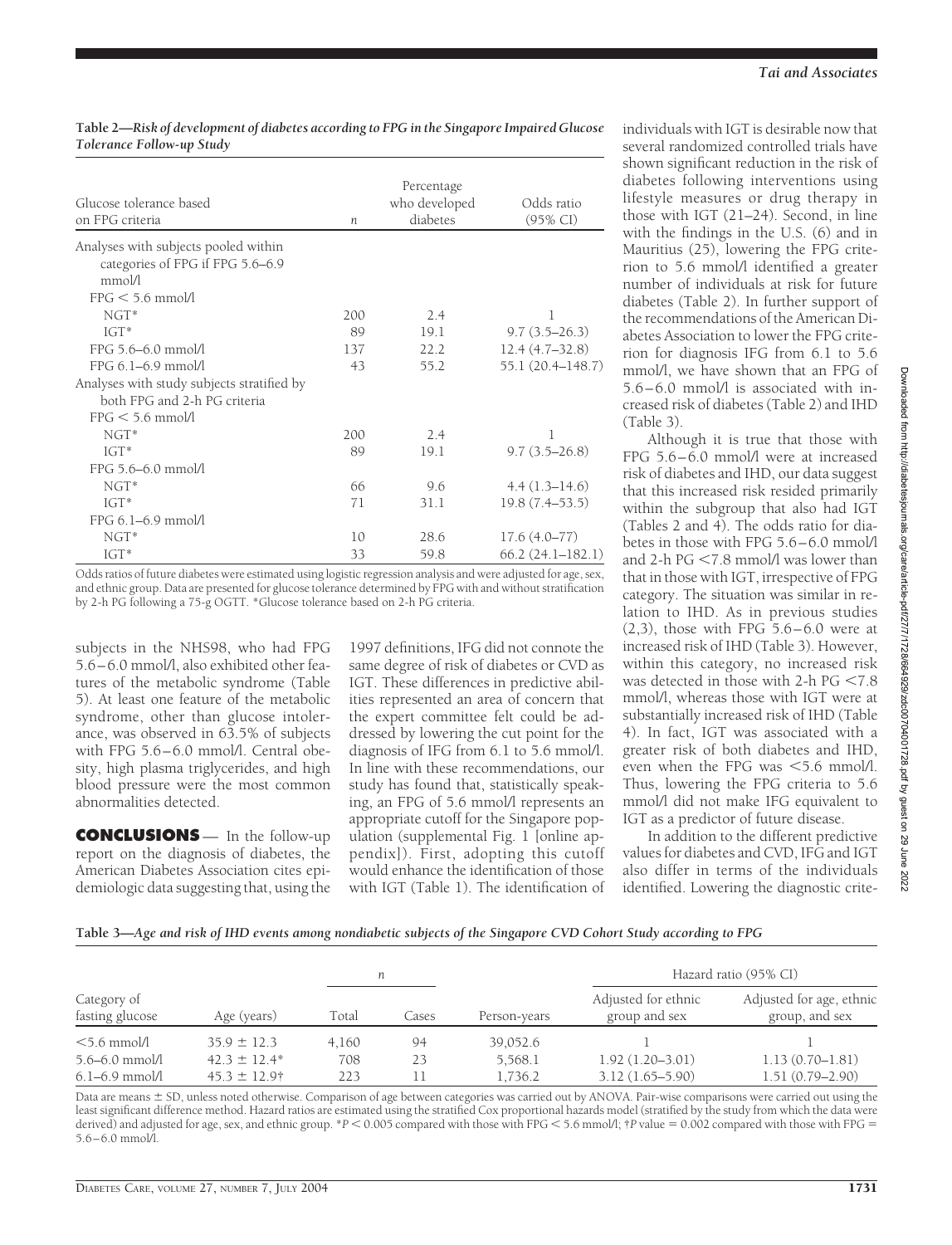| Table 4—Risk of IHD events among nondiabetic subjects in the NHS92 according to glucose |  |
|-----------------------------------------------------------------------------------------|--|
| tolerance stratified by both FPG and 2-h PG after a 75-g OGTT                           |  |

| Glucose tolerance based                                                                                    | n     |                | Person-  | Hazard ratio        |  |
|------------------------------------------------------------------------------------------------------------|-------|----------------|----------|---------------------|--|
| on FPG criteria                                                                                            | Total | Cases          | years    | $(95\% \text{ CI})$ |  |
| Analyses with subjects pooled within<br>categories of FPG if FPG 5.6–6.9<br>mmol/<br>$FPG \leq 5.6$ mmol/l |       |                |          |                     |  |
| $NGT^*$                                                                                                    |       | 14             | 13,633.7 | 1                   |  |
| $IGT^*$                                                                                                    |       | 8              | 1,226.9  | $3.00(1.22 - 7.38)$ |  |
| FPG 5.6–6.0 mmol/l                                                                                         |       | 12             | 3,463.6  | $1.42(0.65 - 3.14)$ |  |
| FPG 6.1–6.9 mmol/l                                                                                         |       | 6              | 1,096.1  | $1.60(0.60-3.14)$   |  |
| Analyses with study subjects stratified<br>by both FPG and 2-h PG criteria<br>$FPG \leq 5.6$ mmol/l        |       |                |          |                     |  |
| $NGT^*$                                                                                                    | 2,137 | 14             | 13,633.7 | 1                   |  |
| $IGT^*$                                                                                                    | 289   | 8              | 1,226.9  | $3.07(1.26 - 7.56)$ |  |
| FPG 5.6–6.0 mmol/l                                                                                         |       |                |          |                     |  |
| $NGT^*$                                                                                                    | 388   | $\overline{4}$ | 2,458.9  | $0.69(0.22 - 2.12)$ |  |
| $IGT^*$                                                                                                    | 154   | 8              | 1,004.4  | $3.08(1.26 - 7.52)$ |  |
| FPG $6.1-6.9$ mmol/l                                                                                       |       |                |          |                     |  |
| $NGT^*$                                                                                                    | 85    | $\mathfrak{D}$ | 540.5    | $1.09(0.24 - 4.90)$ |  |
| $IGT^*$                                                                                                    | 86    | 4              | 555.6    | $2.09(0.67 - 6.49)$ |  |

Hazard ratios were estimated using Cox proportional hazards models and adjusted for age, sex, and ethnic group. \*Glucose tolerance based on 2-h PG criteria.

rion does not make IFG any more equivalent in this regard either. Although the new criteria doubled the number of those with IGT detected (Table 1), it identified an even larger group of individuals with 2-h PG  $\leq 7.8$  mmol/l. These latter individuals are at relatively low risk of diabetes and IHD and, among those with FPG 5.6 – 6.0 mmol/l, outnumber those at high risk (IGT) by a factor of four to one (Table 1). For this reason, the lowering of the criterion of IFG lowers the CVD risk associated with this category of glucose intolerance. It has also been suggested that lowering the IFG criterion brings a larger proportion of younger individuals into the IFG population, thereby lowering the predictive nature of IFG for development of IHD. Our data support that hypothesis. Subjects with FPG 5.6-6.0 mmol/l were younger than those with FPG 6.1–6.9 (Table 3).

We need to bear in mind that a cut point that is statistically "ideal" may not be optimal from a public health point of view. The assessment of the public health benefits of lowering the criterion for FPG needs to take into account the benefits, or harm, that may accrue from such a change. Unfortunately, the data to make such an assessment are not currently

available. All subjects in existing randomized controlled trials for diabetes prevention had IGT (21–24). Thus, there is currently no evidence to suggest that effective prevention of diabetes is available for those with FPG 5.6–6.9 mmol/l and normal 2-h PG. These represent the majority of those diagnosed with IFG under the new definition. It has also been suggested that many of the individuals with FPG 5.6–6.0 mmol/l may already have a reason to modify their lifestyle due to the presence of other CVD risk factors (8). In our study, 63.5% of those with FPG between 5.6 and 6.0 mmol/l exhibited at least one other feature of the metabolic syndrome (Table 5), which would have been sufficient reason for therapeutic lifestyle modification. There is no evidence that adding the label of IFG to the existing risk factors will enhance their adherence to a healthy lifestyle.

Even if it could be shown that intensive lifestyle modification prevented diabetes in those with FPG 5.6–6.0 mmol/l as effectively as it does in those with IGT, the cost of intensive lifestyle modification for such a large proportion of the population may be prohibitive for less economically developed countries. To illustrate this, we have utilized data from this study and from the lifestyle modification arm of the Diabetes Prevention Program (23). In the latter study, the relative risk reduction for diabetes over the 3 years of the study among those with IGT was 58% compared with the placebo group.

In the Singapore IGT Follow-up Study, 35.1% of those with IGT developed diabetes over 8 years (11). If we assume a constant rate of conversion over the 8 years, this amounts to a cumulative incidence of 13.2% over 3 years (the duration of intervention in the Diabetes Prevention Program). With a relative risk reduction of 58%, the absolute risk reduction would be 7.66% and number needed to treat (NNT) to prevent one case of diabetes would be 13. We compared these estimates with those for subjects with FPG 5.6–6.0 mmol/l. Within this range of FPG, 3.6% of those with normal 2-h PG and 11.7% of those with IGT would develop diabetes over 3 years (Table 2). The absolute risk reductions associated with lifestyle modification, assuming similar efficacy as in those with IGT, would be  $2.1\%$  (NNT = 48) and 6.8% (NNT = 15), respectively.

The number of individuals aged 20–69 years (a similar age distribution of the NHS98 study population) and residing in Singapore was 2,202,647 in the year 2000 (data from the Singapore Department of Statistics, www.singstat. gov.sg, accessed 15 March 2004). From the NHS98, we estimated that 13.3% of

#### **Table 5—***Prevalence of other features of the metabolic syndrome among those with fasting glucose 5.6–6.0 mmol/l: the NHS98*

| Feature of the metabolic<br>syndrome | Prevalence<br>$(\% )$ |
|--------------------------------------|-----------------------|
| Triglycerides $>1.7$ mmol/l          | 32.3                  |
| HDL, cholesterol $<1.0$              | 15.4                  |
| mmol/l in men or $\leq$ 1.3          |                       |
| mmol/l in women                      |                       |
| Waist $>90$ cm in men or             | 32.2                  |
| $>80$ cm in women                    |                       |
| Hypertension or blood                | 36.0                  |
| pressure $\geq$ 130/85 mmHg          |                       |
| No. of other features of the         |                       |
| metabolic syndrome                   |                       |
| 0                                    | 36.5                  |
| 1                                    | 27.3                  |
| $\overline{2}$                       | 22.7                  |
| 3                                    | 10.5                  |
|                                      | 2.9                   |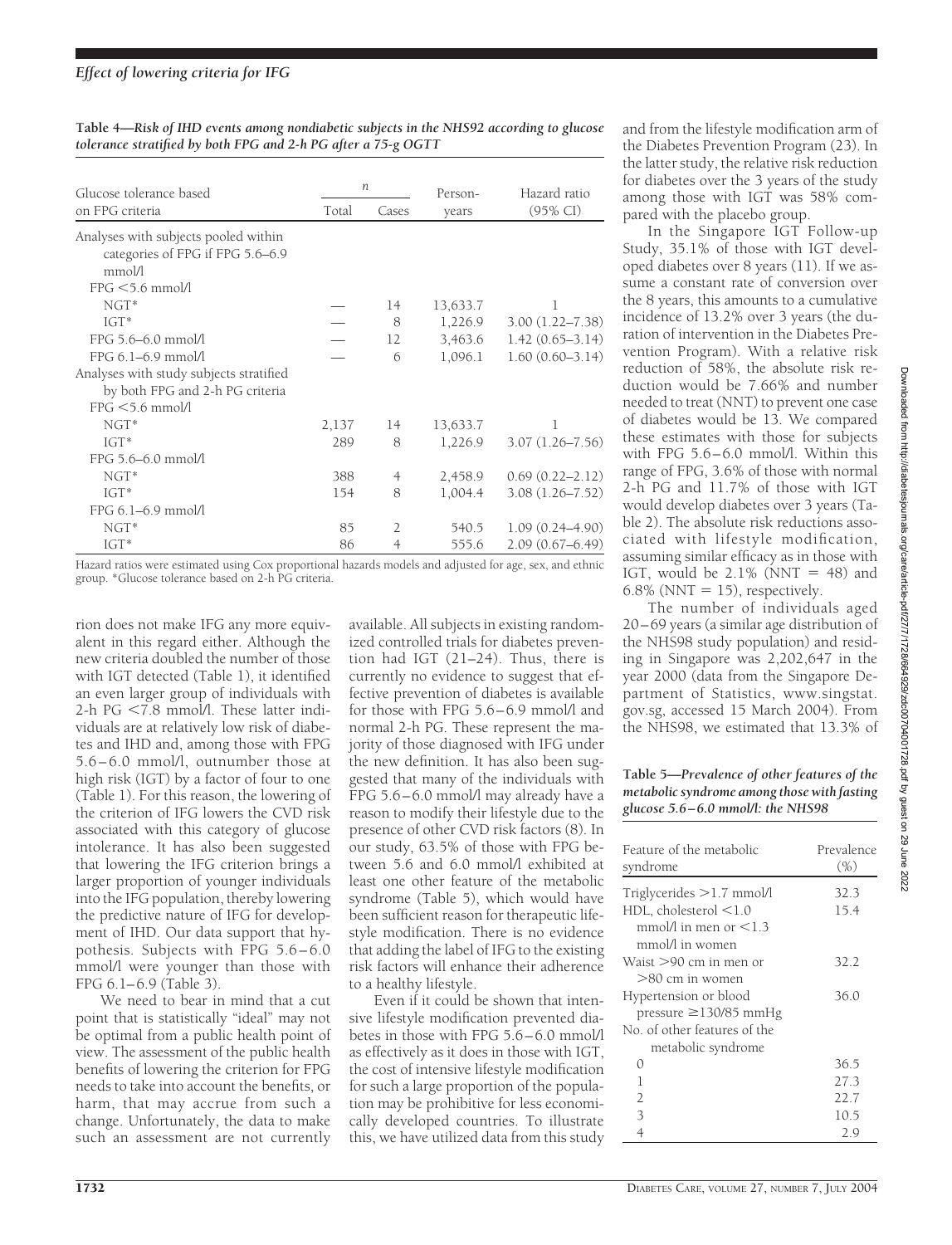the population would have IGT. This amounts to 292,952 individuals. Treatment of these individuals with an intensive lifestyle modification program akin to that used in the Diabetes Prevention Program would prevent 22,534 cases of diabetes over 3 years. In contrast, we would expect that 22.8% (502,204 individuals) of the population aged 20–69 years would have FPG 5.6-6.0 mmol/l. Of these, 80% would have NGT (401,763 individuals), and treatment of these individuals would prevent 8,370 cases of diabetes over 3 years. The other 20% would have IGT (100,441 individuals), and their treatment would prevent 6,696 cases of diabetes over 3 years. Overall, intensive lifestyle modification among those with FPG 5.6–6.0 mmol/l would prevent 15,066 cases of diabetes over 3 years for 502,204 patients treated. It can be seen that the treatment of those with IGT would result in a larger number of cases of diabetes prevented for a substantially smaller number of cases treated.

In addition to the public health implications, concerns have also been expressed with regard to the impact of these changes at an individual level. The psychological impact of diagnosing a subject with IFG when he or she was previously considered normal is not known. As pointed out by Davidson et al. (7), there is the added potential that insurance companies could raise life insurance premiums or medical insurance premiums for these individuals. To have such a large proportion of the population diagnosed as having abnormal glucose tolerance would also put considerable strain on public health systems.

Our study has several limitations. First, glucose tolerance was determined on only one occasion. This could lead to misclassification of glucose tolerance. We believe that such misclassification would affect all categories of glucose tolerance equally. Such nondifferential misclassification could reduce the absolute measures of risk associated with the various categories of glucose tolerance. However, it should not alter the conclusions that we have drawn. Second, the ascertainment of IHD events in the Singapore CVD cohort was carried out using data from several registries, which could be unreliable. We are currently unable to provide direct evidence as to the reliability of the registry data. However, we can say that data from the myocardial infarction registry were

derived using the World Health Organization Monitoring Trends and Determinants of CVD (MONICA) protocol. The methodology is therefore well established. Furthermore, submissions to the Central Claims Processing System and its predecessor, the Hospital Inpatient Discharge System, are regulatory requirements for all hospitals in Singapore, and most, if not all, hospital admissions are represented. The discharge diagnoses are completed by doctors directly involved in the management of the patients admitted to the hospital, and we believe that they are reasonably accurate. We concede that patients who are overseas at the time of their IHD event would be missed. However, our own experience as clinicians suggests that these would be small in number. Third, the Singapore IGT Follow-up Study was not a representative sample of the Singapore population. Specifically, those with NGT in the study were older than those with NGT in the general population due to the matching process. The mean age of those with FPG 5.6–6.9 selected as control subjects in the Singapore IGT Follow-up Study was 47 years, whereas the mean age for those with the same level of FPG was 42 years in the entire NHS92 (data not shown). Given that the risk of diabetes increases with age, it is likely that our study overestimates the risk of diabetes associated with IFG. Therefore, the odds ratio for future diabetes in those with IFG is likely to be even lower than that found in our study, supporting our conclusions that IFG is associated with a lower risk of diabetes than IGT.

The greater reproducibility of the FPG compared with the 2-h PG is one of the reasons the FPG has been favored for the diagnosis of glucose intolerance. However, the presence of IGT connoted a greater risk of diabetes and IHD than IFG. Unfortunately, lowering the criterion for IFG from 6.1 to 5.6 mmol/l did not seem to improve the predictive value of IFG in our population. Based on the findings in this study, one could argue that our focus should be to identify individuals with IGT or a group with a risk of diabetes or IHD similar to those with IGT, whose FPG levels are  $\leq 6.1$  mmol/l. This may prove a more efficient strategy for identifying those at risk of diabetes or IHD than lowering the diagnostic criteria for IFG to encompass a much larger number of individuals at lower risk. We are not sug-

gesting that the OGTT is required to identify those at risk of diabetes or CVD. Other means of assessing risk may be available. For example, models incorporating variables such as sex, obesity, age, ethnic group, FPG, lipids, blood pressure, and family history have been shown to outperform the 2-h PG in the identification of those at risk of diabetes (26) and CVD (27). Alternatively, we could consider other measures of glycemia (such as  $HbA_{1c}$ ) or markers of systemic inflammation.

#### **References**

- 1. Expert Committee on the Diagnosis and Classification of Diabetes Mellitus: Report of the Expert Committee on the Diagnosis and Classification of Diabetes Mellitus. *Diabetes Care* 26 (Suppl. 1):S5–S20, 2003
- 2. DECODE Study Group: Is the current definition for diabetes relevant to mortality risk from all causes and cardiovascular and noncardiovascular diseases? *Diabetes Care* 26:688–696, 2003
- 3. DECODE Study Group, European Diabetes Epidemiology Group: Glucose tolerance and cardiovascular mortality: comparison of fasting and 2-hour diagnostic criteria. *Arch Intern Med* 161:397– 405, 2001
- 4. DECODE Study Group on behalf of the European Diabetes Epidemiology Study Group: Will new diagnostic criteria for diabetes mellitus change phenotype of patients with diabetes? Reanalysis of European epidemiological data. *BMJ* 317:371– 375, 1998
- 5. Harris MI, Eastman RC, Cowie CC, Flegal KM, Eberhardt MS: Comparison of diabetes diagnostic categories in the U.S. population according to the 1997 American Diabetes Association and 1980–1985 World Health Organization diagnostic criteria.*Diabetes Care* 20:1859–1862, 1997
- 6. Genuth S, Alberti KG, Bennett P, Buse J, DeFronzo R, Kahn R, Kitzmiller J, Knowler WC, Lebovitz H, Lernmark A, Nathan D, Palmer J, Rizza R, Saudek C, Shaw J, Steffes M, Stern M, Tuomilehto J, Zimmet P: Follow-up report on the diagnosis of diabetes mellitus. *Diabetes Care* 26:3160–3167, 2003
- 7. Davidson MB, Landsman PB, Alexander CM: Lowering the criterion for impaired fasting glucose will not provide clinical benefit (Commentary). *Diabetes Care* 26: 3329–3330, 2003
- 8. Schriger DL, Lorber B: Lowering the cut point for impaired fasting glucose: where is the evidence? Where is the logic? (Commentary). *Diabetes Care* 27:592–595, 2004
- 9. Lim SC, Tai ES, Tan BY, Chew SK, Tan CE: Cardiovascular risk profile in individ-